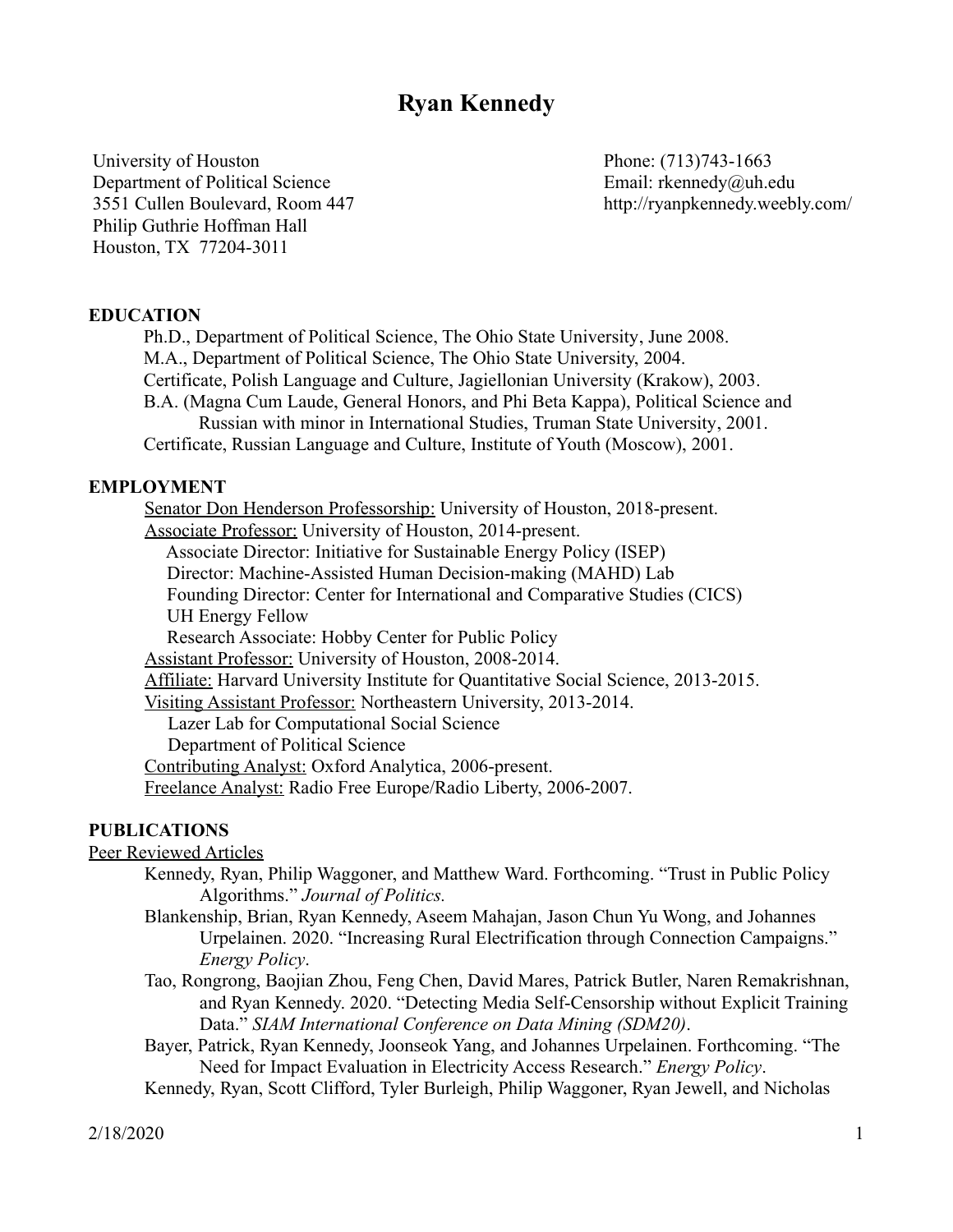Winter. Forthcoming. "The Shape of and Solutions to the MTurk Quality Crisis." *Political Science Research and Methods*.

- Kennedy, Ryan, Anand E. Sokhey, Chaire Abernathy, Kevin M. Esterling, David M.J. Lazer,, Amy Lee, William Minozzi, and Michael A. Neblo. Forthcoming. "Demographics and (Equal?) Voice: Assessing Participation in Online Deliberative Sessions." *Political Studies*
- Kim, Sung Eun, S.P. Harish, Ryan Kennedy, Xiaomeng Jin, and Johannes Urpelainen. 2019. "Environmental Degradation and Public Opinion: The Case of Air Pollution in Vietnam." *Journal of Environment and Development*: DOI: https://doi.org/10.1177/1070496519888252.
- Waggoner, Philip D., Ryan Kennedy, Hayden Le, and Myriam Shiran. 2019. "Big Data and Trust in Public Policy Automation." *Statistics, Politics and Policy*: DOI: https://doi.org/ 10.1515/spp-2019-0005.
- Kennedy, Ryan, Sini Numminen, Joseph Sutherland, and Johannes Urpelainen. 2019. "Multilevel Customer Segmentation for Off-Grid Sola in Developing Countries: Evidence from Solar Home Systems in Rwanda and Kenya." *Energy* 186: DOI: https:// doi.org/10.1016/j.energy.2019.07.058.
- Hamburger, David, Joel Jaeger, Patrick Bayer, Ryan Kennedy, Joonseok Yang, and Johannes Urpelainen. 2019. "Shades of Darkness or Light? A Systematic Review of Geographic Bias in Impact Evaluations of Energy Access." *Energy Research & Social Science*, 58: DOI: https://doi.org/10.1016/j.erss.2019.101236.
- Waggoner, Philip D., Ryan Kennedy, and Scott Clifford. 2019. "Detecting Fraud in Online Surveys by Tracing, Scoring, and Visualizing IP Addresses." *Journal of Open Source Software*: DOI: 10.21105/joss.01285.
- Abernathy, Claire, Kevin M. Esterling, Justin Freebourn, Ryan Kennedy, William Minozzi, Micahel A. Neblo, and Jonathan A. Solis. 2019. "Constituent Communication Through Telephone Town Halls: A Field Experiment Involving Members of Congress." *Legislative Studies Quarterly*: DOI:10.1111/lsq.12242.
- Kennedy, Ryan, Aseem Mahajan and Johannes Urpelainen. 2019. "Quality of Service Predicts Willingness to Pay for Household Electricity Connections in Rural India." *Energy Policy* 129: 319-326.
- Abrahms, Max, Matthew Ward, and Ryan Kennedy. 2018. "Explaining Civilian Attacks: Terrorist Networks, Principal-Agent Problems and Target Selection." *Perspectives on Terrorism* 12(1): 23-45.
- Dugoua, Eugenie, Ryan Kennedy, and Johannes Urpelainen. 2018. "Satellite Data for the Social Sciences: Measuring Rural Electrification with Night-time Lights." *International Journal of Remote Sensing*, 39(9): 2690-2701.
- Lin, Yu-ru, Ryan Kennedy, and David Lazer. 2017. "The Geography of Money and Politics in the U.S.: Population Density, Social Networking, and Political Contributions." *Research and Politics* 4(4): https://doi.org/10.1177/2053168017742015.
- Kennedy, Ryan, Stefan Wojcik, and David Lazer. 2017. "Improving Election Prediction Internationally." *Science* 355(6324): 515-520.
- Wang, Wei, Ryan Kennedy, David Lazer, and Naren Ramakrishnan. 2016. "Growing Pains for Global Monitoring of Social Events." *Science* 353(6307): 1502-1503.
- Kennedy, Ryan. 2016. "The Limits of Soft Balancing: The Frozen Conflict in Transnistria and the Challenge to EU and NATO Strategy." *Small Wars and Insurgencies* 27(3): 512-537. Kennedy, Ryan. 2015. "Making Useful Conflict Predictions: Methods for Addressing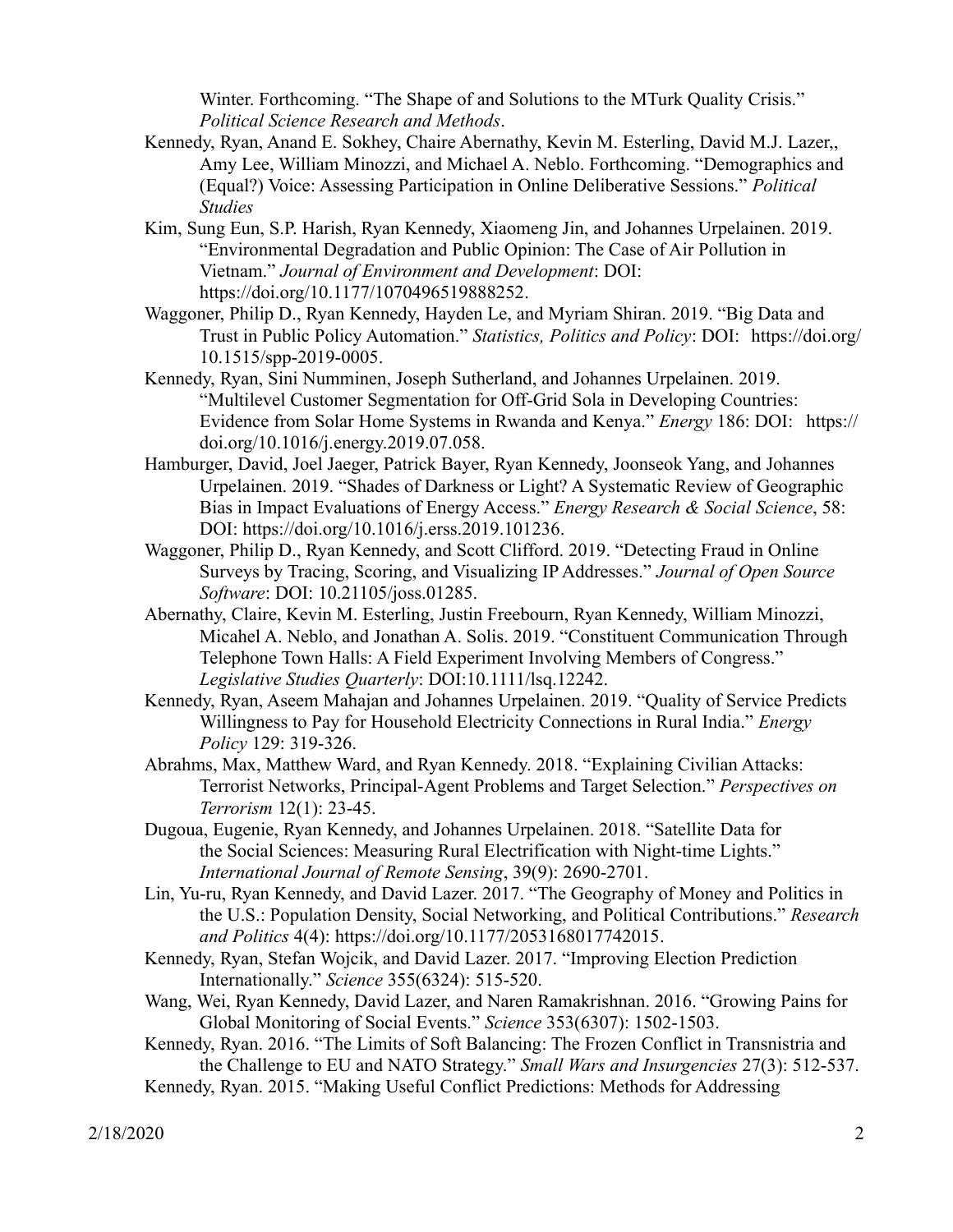Skewed Classes and Implementing Cost-Sensitive Learning in the Study of State Failure." *Journal of Peace Research* 52(5): 649-664.

- Lazer, David M., Anand E. Sokhey, Michael A. Neblo, Kevin M. Esterling, and Ryan Kennedy. 2015. "Expanding the Conversation: Multiplier Effects from a Deliberative Field Experiment." *Political Communication* 32(4): 552-573.
- Kennedy, Ryan, Eric Forbush, Brian Keegan, and David Lazer. 2015. "Turning Introductory Comparative Politics and Elections Courses into Research Communities Using Wikipedia: Improving Both Teaching and Research." *PS: Political Science and Politics* 48(2): 378-384.
- Cantir, Cristian and Ryan Kennedy. 2015. "Balancing on the Shoulders of Giants: Moldova's Foreign Policy Towards Russia and the European Union." *Foreign Policy Analysis*, 11(4): 397-416.
- Lazer, David, Ryan Kennedy, Gary King, and Allessandro Vespignani. 2014. "The Parable of Google Flu: Traps in Big Data Analysis." *Science* 343(6176): 1203-1205.
- Kennedy, Ryan. 2014. "Fading Colours? A Synthetic Comparative Case Study of the Impact of 'Colour Revolutions'." *Comparative Politics* 46(3): 273-292.
- Kennedy, Ryan. 2013. "The Role of Supranational Identity in Promoting Democratic Values." *European Union Politics*14(2): 228-249.
- Kennedy, Ryan and Lydia Tiede. 2013. "Economic Development Assumptions and the Elusive Curse of Oil." *International Studies Quarterly* 57(4): 760-771*.*
- Kennedy, Ryan and Matthew Dickenson. 2013. "Beyond East and West: An Analysis of Turkish Foreign Policy Attitudes." *Foreign Policy Analysis* 9(2): 171-188.
- Kennedy, Ryan. 2010. "Supranational Identity, Democratic Attitudes, and Political Participation: The Case of Moldova." *European Union Politics*, 11(4): 511-532.
- Kennedy, Ryan. 2010. "The Contradiction of Modernization: A Conditional Model of Endogenous Democratization." *Journal of Politics*, 72(3): 785-798.
- Neblo, Michael A., Kevin M. Esterling, Ryan P. Kennedy, David M. Lazer, and Anand E. Sokhey. 2010. "Who Wants to Deliberate – and Why?" *American Political Science Review*, 104(3): 566-583.
- Kennedy, Ryan. 2009. "Survival and Accountability: An Analysis of the Empirical Support for 'Selectorate Theory.'" *International Studies Quarterly*, 53(3): 695-714.
- Kennedy, Ryan. 2007. "Fragments of Economic Accountability and Trade Policy." *Foreign Policy Analysis*, 3(2): 145-169.
- Kennedy, Ryan. 2006. "A Colorless Election: The 2005 Presidential Elections in Kazakhstan and What it Means for the Future of the Opposition." *Problems in Post-Communism*, 53: 46-58.
- Ishiyama, John T. and Ryan Kennedy. 2001. "Mixed Electoral Systems, Super Presidentialism, Candidate Recruitment and Political Party Development in Russia, Ukraine, Armenia and Kyrgyzstan." *Europe-Asia Studies*, 53(8): 1177-1191.
- Kennedy, Ryan and John T. Ishiyama. 2001. "Writing Rights: Factors Influencing the Strength of Rights Clauses in Post-Communist Countries." *The Journal of Political Science*, 29: 1-29.

# Book Chapters

Dickenson, Matthew and Ryan Kennedy. 2011. "Attitudes Towards East and West in Turkish Public Opinion." In Kilic Kanat, Kadir Ustun, and Nuh Yilmaz (eds). *History, Politics, and Foreign Policy in Turkey*. Ankara, Turkey: SETA.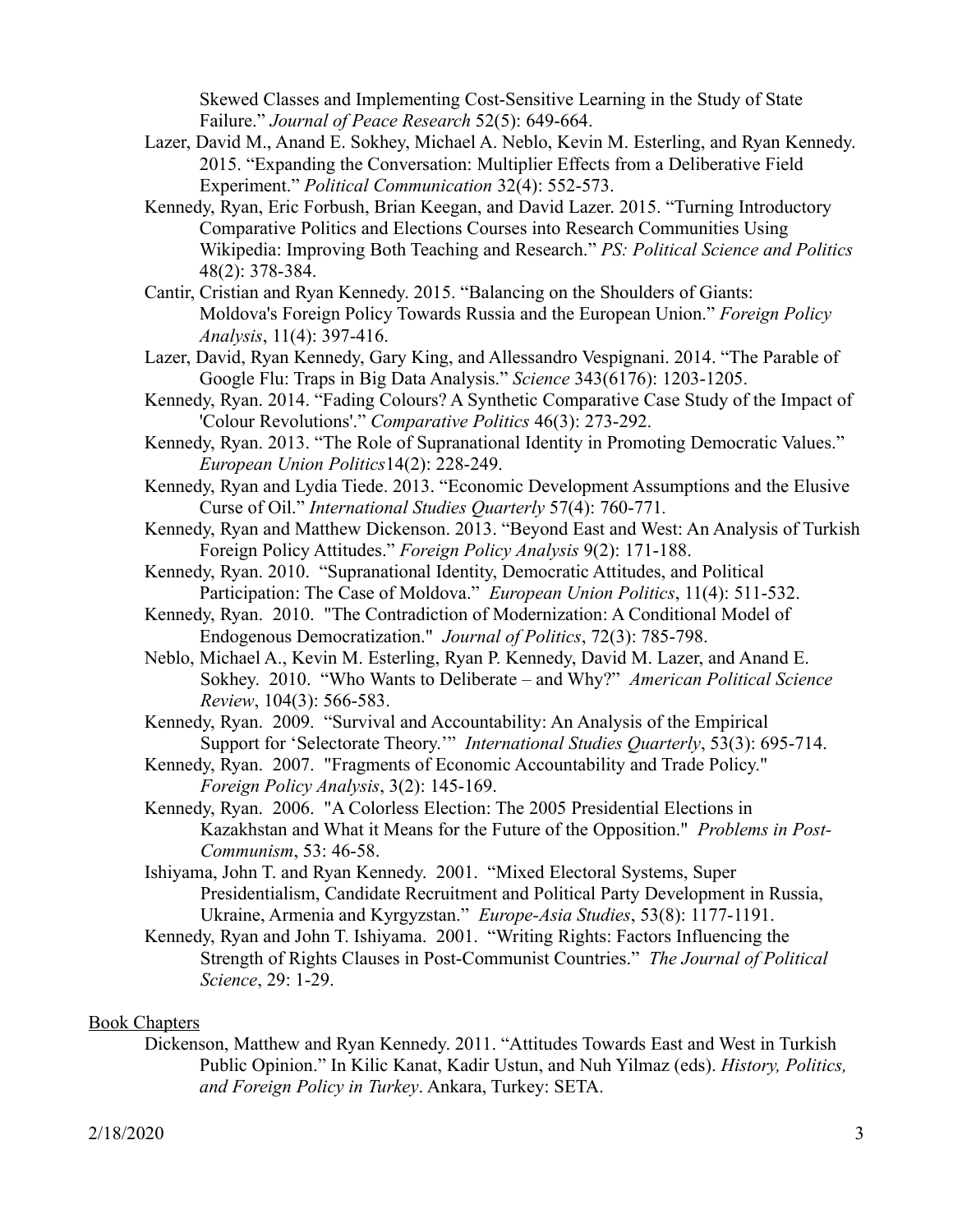Kennedy, Ryan. 2010. "A Quiet Revolution? Moldova's 2005 Parliamentary Elections and the Influence of the Colour Revolutions." In Donnacha O'Beachain and Abel Polese (eds.), *The Colour Revolutions in the Former Soviet Republics*. London: Routledge.

Kennedy, Ryan. 2010. "In the 'new Great Game,' who is getting played? The effect of Chinese investment in Kazakhstan's oil sector." In Andrea Kendall-Taylor, Heidi Kjaernet, and Indra Overland (eds.), *Caspian Petro-Politics: Azerbaijan, Kazakhstan, and Turkmenistan*. London: Routledge.

(Re-published by the Norwegian Institute of International Affairs as a 2009 *RussCasp Working Paper*.)

#### Book Reviews

Kennedy, Ryan. 2013. "Book Review: Moldova: Arena of International Influences." *East European Politics* 29(2): 253-254.

#### Editor Reviewed Articles (Links Available on Website)

- Kennedy, Ryan, Scott Clifford, Tyler Burleigh, Philip Waggoner and Ryan Jewell. 7 November 2018. "How Venezuela's Economic Crisis is Undermining Social Science Research – About Everything." *The Washington Post's Monkey Cage Blog.*
- Kennedy, Ryan. 15 March 2018. "Eyes in the Sky Offer a Dramatic Picture of Energy Use." *Forbes Online.*
- Kennedy, Ryan, David Lazer and Oren Tsur. 6 January 2016. "What He Talked About." *Politico Magazine* 3(2).
- Kennedy, Ryan, David Lazer, Katherine Ognyanova, Oren Tsur. 14 November 2015. "What to Expect in the Dem Debate? We Crunched the Last One." *Politico*.
- Lazer, David and Ryan Kennedy. 1 October 2015. "What We Can Learn from the Epic Failure of Google Flu Trends." *Wired*.
- Kennedy, Ryan, David Lazer, Katherine Ognyanova, Oren Tsur. 21 September 2015. "Debate Data Reveals It's Still the Trump Show." *Politico*.
- Kennedy, Ryan, David Lazer, Katherine Ognyanova, Oren Tsur. 13 August 2015. "DATA: Trump Won the Debate – or at Least Talked the Most." *Politico*.
- Kennedy, Ryan and Halil Bilecen. 12 September 2014. "Turkey's Ambivalence Toward Joing a US Coalition Against IS Reflects the Country's Difficult Strategic Position." *The London School of Economics and Political Science European Politics (EUROPP) and Policy Blog*. http://bit.ly/1swbqdL
- Kennedy, Ryan. 13 January 2012. "Moldova: Separatist Settlement is Still a Distant Goal." *Oxford Analytica*.
- Kennedy, Ryan and Lydia Tiede. 2011. "Oil and Good Governance: Do Oil Resources Lead to Weak Institutions?" Norwegian Institute of International Affairs – RussCasp Working Paper.
- Kennedy, Ryan. 2011. "Privatization and Nationalization in Oil and Gas: Foreign Policy and Oil Contracts in Kazakhstan and Azerbaijan." Norwegian Institute of International Affairs – RussCasp Working Paper.
- Kennedy, Ryan and Lydia Tiede. 2011. "Nationalization of the Oil Sector: A Political Economy Perspective." Norwegian Institute of International Affairs – RussCasp Working Paper.
- Kennedy, Ryan. 20 August 2010. "Moldova: Referendum Campaign Previews Challenges Ahead." *Oxford Analytica*.

Kennedy, Ryan and Adilzhan Nurmakov. 2010. "Resource Nationalism Trends in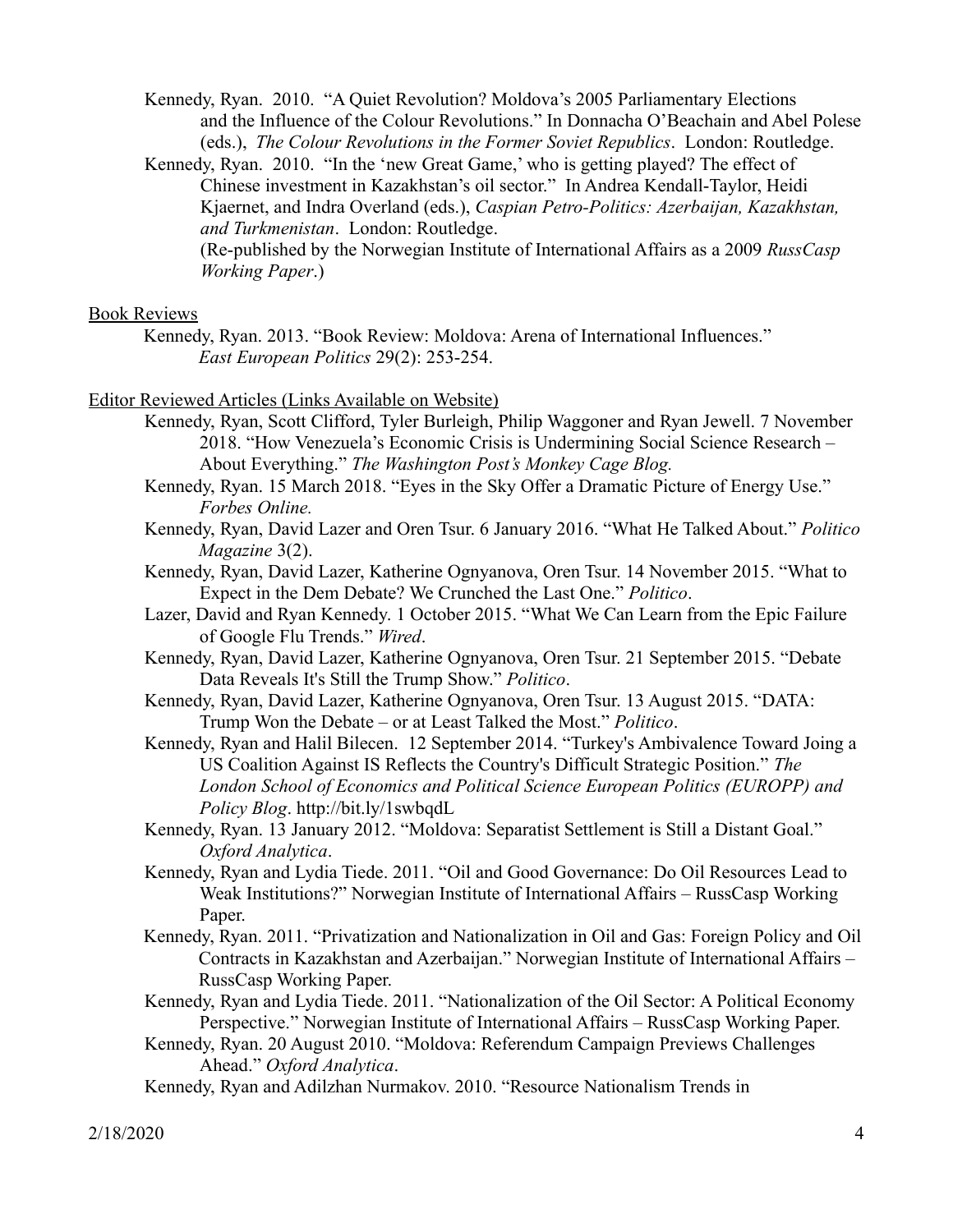Kazakhstan, 2004-2009." Norwegian Institute of International Affairs – RussCasp Working Paper.

- Kennedy, Ryan. 4 December 2009. "Moldova: AEI scores early foreign policy success." *Oxford Analytica.*
- Kennedy, Ryan. 28 September 2009. "Moldova: Sharp remittance falls darken outlook." *Oxford Analytica*.
- Kennedy, Ryan. 26 August 2009. "Moldova: Former Communist emerges as kingmaker." *Oxford Analytica.*
- Kennedy, Ryan. 29 July 2009. "Moldova: New elections are unlikely to break deadlock." *Oxford Analytica.*
- Kennedy, Ryan. 9 April 2009. "Moldova: Protests galvanize youth, heighten tensions." *Oxford Analytica.*
- Kennedy, Ryan. 24 October 2008. "Moldova: Parties manoeuvre ahead of elections." *Oxford Analytica.*
- Kennedy, Ryan. 7 October 2008. "Moldova/Russia: Transnistria talks gain momentum." *Oxford Analytica*.
- Kennedy, Ryan. 2 May 2008. "Moldova: Transnistria talks offer no quick solutions." *Oxford Analytica.*
- Kennedy, Ryan. 2 April 2008. "Moldova: Chisinau-Gagauzia tensions remain strained." *Oxford Analytica*.
- Kennedy, Ryan. 15 January 2008. "Moldova: Old challenges represent themselves in 2008." *Oxford Analytica*.
- Kennedy, Ryan. 24 December 2007. "Moldova: Christmas row is sign of deeper tensions." *Oxford Analytica.*
- Kennedy, Ryan. 21 November 2007. "Moldova: HIV/AIDS is at point of becoming a pandemic." *Oxford Analytica*.
- Kennedy, Ryan. 8 August 2007. "Moldova: Contrary forces favour policy shorttermism." *Oxford Analytica*.
- Kennedy, Ryan. 18 July 2007. "Moldova: Press freedoms remain problematic." *Oxford Analytica*.
- Kennedy, Ryan. 28 June 2007. "Moldova: Local Elections Show National Trends." *RFE/RL Belarus, Ukraine, and Moldova Report*, 9(15).
- Kennedy, Ryan. 25 June 2007. "Moldova: Communists lose ground in local elections." *Oxford Analytica*.
- Kennedy, Ryan. 14 May 2007. "Moldova: Voronin pins hopes on encouraging investment." *Oxford Analytica*.
- Kennedy, Ryan. 3 May 2007. "Talk of Transdniestr Agreement Sparks Speculation." *RFE/RL Belarus, Ukraine and Moldova Report*, 9(11). (also produced for online and radio presentation)
- Kennedy, Ryan. 27 April 2007. "Moldova/Russia: Reported Transnistria deal is unlikely." *Oxford Analytica*.
- Kennedy, Ryan. 5 April 2007. "Counting Losses as Russian Wine Ban Lingers." *RFE/RL Belarus, Ukraine and Moldova Report*, 9(10).
- Kennedy, Ryan. 30 March 2007. "Moldova/Romania: Visa Row May Result in Looser Ties." *Oxford Analytica*.
- Kennedy, Ryan. 22 March 2007. "What's Behind Harsh Criticism of Romania." *RFE/RL Belarus, Ukraine and Moldova Report*, 9(1).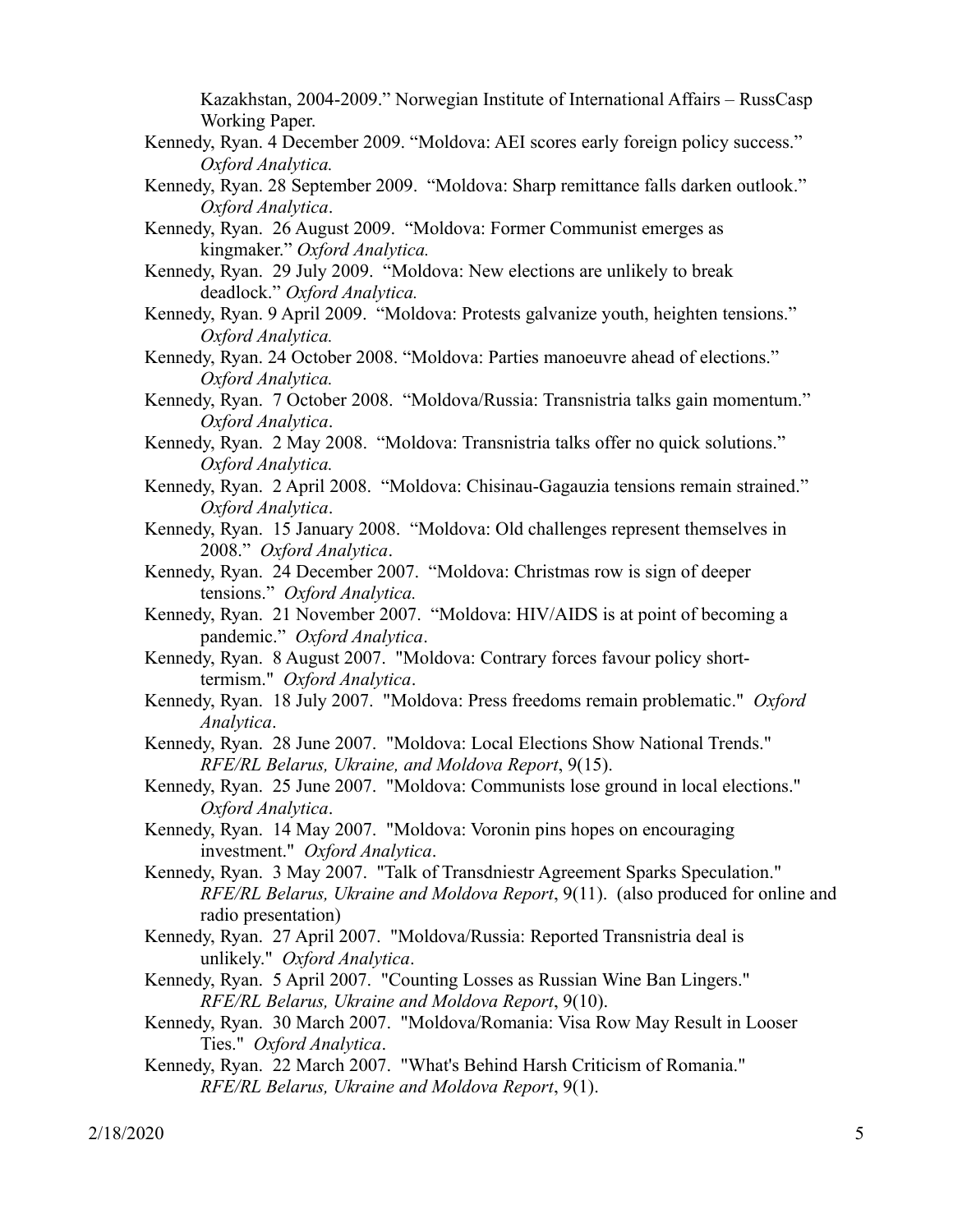- Kennedy, Ryan. 5 March 2007. "Moldova: Government action hinders media freedom." *Oxford Analytica*.
- Kennedy, Ryan. 22 February 2007. "Moldova's Broadcast Privatization -- Reform or Censorship?" *RFE/RL Belarus, Ukraine, and Moldova Report*, 9(4). Re-published in *The Moldova Foundation's Weekly News Bulletin*, 27 February 2007, 3(31). Republished again in *In Focus* magazine. (also produced for online and radio presentation)
- Kennedy, Ryan. 9 February 2007. "An EU Invasion Waiting to Happen." *RFE/RL Belarus, Ukraine, and Moldova Report*, 9(4). (also produced for online and radio presentation)
- Kennedy, Ryan. 11 January 2007. "Tricky year begins for new EU neighbour." *Oxford Analytica*.
- Kennedy, Ryan. 5 January 2007. "Unprecedented Opportunities, Challenges Posed by \$1.2 Billion Aid Package." *RFE/RL Belarus, Ukraine, and Moldova Report*, 9(1).
- Kennedy, Ryan. 21 December 2006. "Tirsapol line hardens ahead of negotiations." *Oxford Analytica*.
- Kennedy, Ryan. 29 November 2006. "Kazakhstan Learns to Love Borat." *Central Asia-Caucasus Analyst*.
- Marcus, Ustina, Nigmet Ibadildin, and Ryan Kennedy. 30 November 2005. "Vested Interests to Determine Kazakhstan's Presidential Race." *Central Asia-Caucasus Analyst*  $6(23):8-9.$

### **WORKING PAPERS**

- Gupta, Dipak K., Ryan Kennedy, Sathappan Muthiah, David Mares, Naren Ramakrishnan. "Anticipating Protests Using Open-Source Indicators: EMBERS and its Implications for Political Science."
- Wojcik, Stefan, Avleen Bijral, Richard Johnson, Juan Miguel Lavista, Gary King, Ryan Kennedy, Alex Vespignani, and David Lazer. "Peering into the Black Box: Improving Flu Tracking from the Bottom-Up."
- Kennedy, Ryan, Anand Sokhey, David Lazer, Michael Neblo, Kevin Esterling, and William Minozzi. "Who Can Be Persuaded? Exploring the Conditionality of Mass-Elite Communication."
- Alkon, Meir, Ryan Kennedy and Johannes Urpelainen. "Partisan Politics and the Tragedy of the Commons: Groundwater Depletion in India's Breadbasket."
- Alkon, Meir, Ryan Kennedy and Johannes Urpelainen. "Partisan Alignment and Development Outcomes in a Federal System: Evidence from India's Rural Electrification, 2001-2011." Kennedy, Ryan and Cristian Cantir, "Foreign Policy Socialization: A Big Data Evaluation."

# **SELECTED PROJECTS IN PROGRESS**

- Urpelainen, Johannes, S.P. Harish, Ryan Kennedy, "Initiative for Sustainable Energy Policy (ISEP)"
- Kennedy, Ryan (with HRL), "Hybrid Forecasting Competition, SAGE"
- Kennedy, Ryan, David Lazer, Stefan Wojcik, Gary King, Allessandro Vespignani (with Microsoft). "Search Data and Disease Reporting: Linking Searches to Survey Data on Disease Prevalence."
- Kennedy, Ryan, Kevin Esterling, David Lazer, Michael Neblo, and William Minozzi (with the Congressional Management Foundation and Democracy Fund). "Congress 3.0"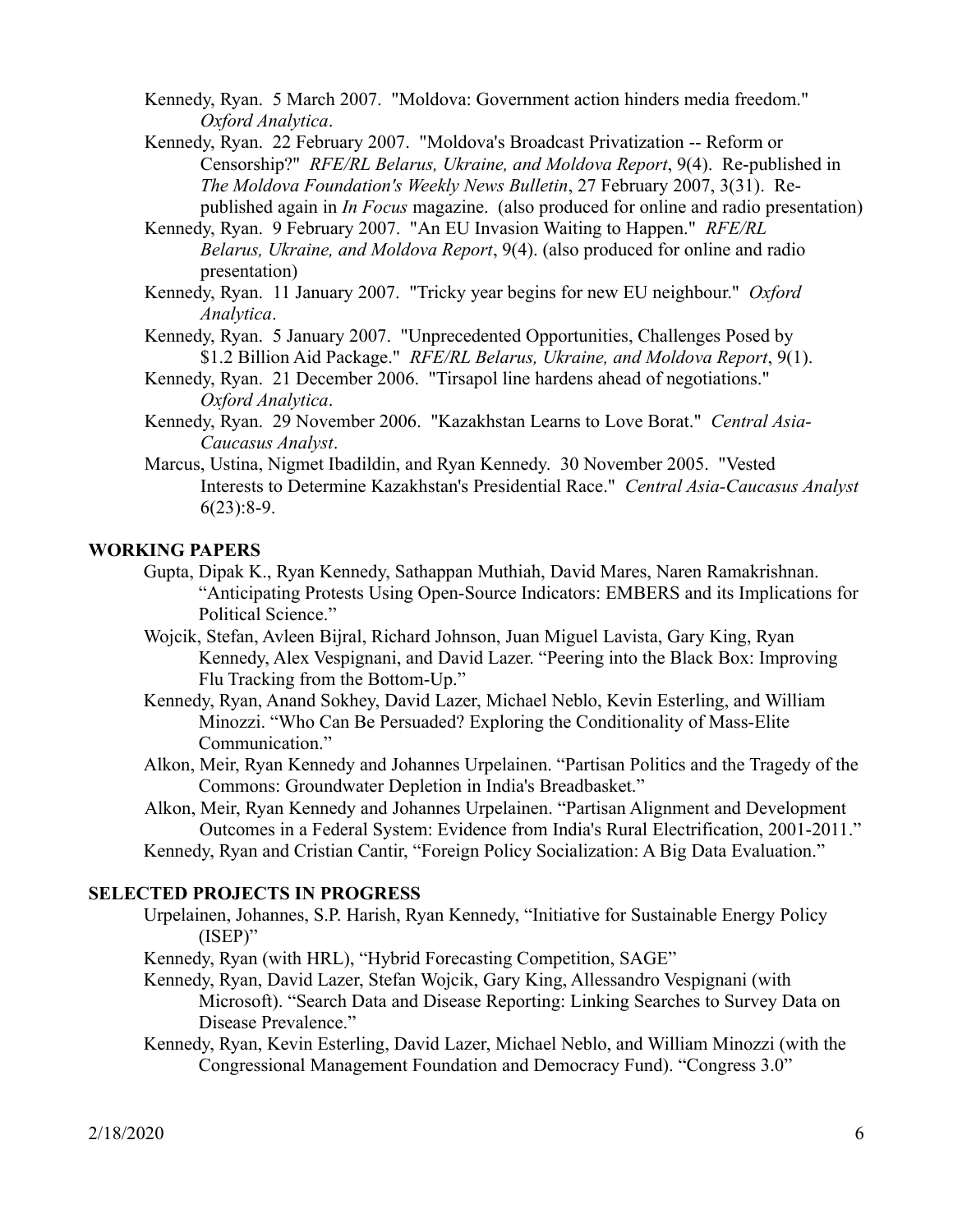## **RESEARCH AND TEACHING INTERESTS**

Comparative Politics: democratization, political economy, post-communist politics, oil politics, democratic diffusion.

International Relations: foreign policy analysis, political terrorism, and socialization.

Methodology: computational social science, multilevel models, Bayesian analysis, agent-based modeling, duration analysis, machine learning, and panel data.

Classes Taught:

Workshop Course, "Introduction to R," Inter-university Consortium for Political and Social Research (ICPSR) summer program.

Graduate Course, "Democratization," University of Houston.

Undergraduate Course, "Democratization," University of Houston.

- Undergraduate Course, "International Energy Politics," University of Houston.
- Undergraduate Course, "Political Terrorism," University of Houston and The Ohio State University.

Undergraduate Course, "Statistics for Political Scientists," University of Houston.

Undergraduate Course, "Introduction to Comparative Politics," The Ohio State University.

Undergraduate Course, "Model United Nations," The Ohio State University.

#### **GRANTS**

- Kennedy, Ryan. 2018. "Hybrid Forecasting Competition, SAGE." IARPA, subcontracted through Northeastern University and USC ISI (\$155,000)
- Kennedy, Ryan. 2017. "Hybrid Forecasting Competition, MATRICS." IARPA, subcontracted through HRL (\$136,000)
- Kennedy, Ryan. 2017. Fulbright Specialists Program, Bosnia and Herzegovina.
- Kennedy, Ryan, Kevin Esterling, David Lazer, Michael Neblo, and William Minozzi. 2017. "Intellectual Humility and Discursive Participation in Politics: A Field Experiment with Members of Congress and their Constituents." Templeton Foundation, subcontracted through the University of Connecticut. (\$225,000)
- Kennedy, Ryan. 2016. "SIGINT-based Anticipation of Future Events (SAFE)." Intelligence Advanced Research Projects Activity (IARPA), subcontracted through Northeastern University. (\$50,000)
- Kennedy, Ryan, Kevin Esterling, David Lazer, Michael Neblo, and William Minozzi. 2016. "Congress 3.0: Testing Deliberative Platforms for Improving Constituency Communication." University of Houston Hobby School for Public Policy. ( $\approx$  \$10,000)
- Kennedy, Ryan, Kevin Esterling, David Lazer, Michael Neblo, and William Minozzi. 2015. "Congress 3.0." Congressional Management Foundation and Democracy Fund. (\$60,000)
- Research fellowship in computational social science. Northeastern University and Harvard University, 2013-2014.
- Weiher, Greg, Phillip Bossert, and Ryan Kennedy. 2009. "National Security Studies Minor at the University of Houston." University of Houston Faculty Development Initiative Program.
- Kennedy, Ryan. 2009. Travel Grant for "Junior Scholar Training Session." Woodrow Wilson Center for Scholars.
- Kennedy, Ryan. 2009. "Supranational Identity and the Spread of Democratic Attitudes in Moldova." University of Houston New Faculty Grant.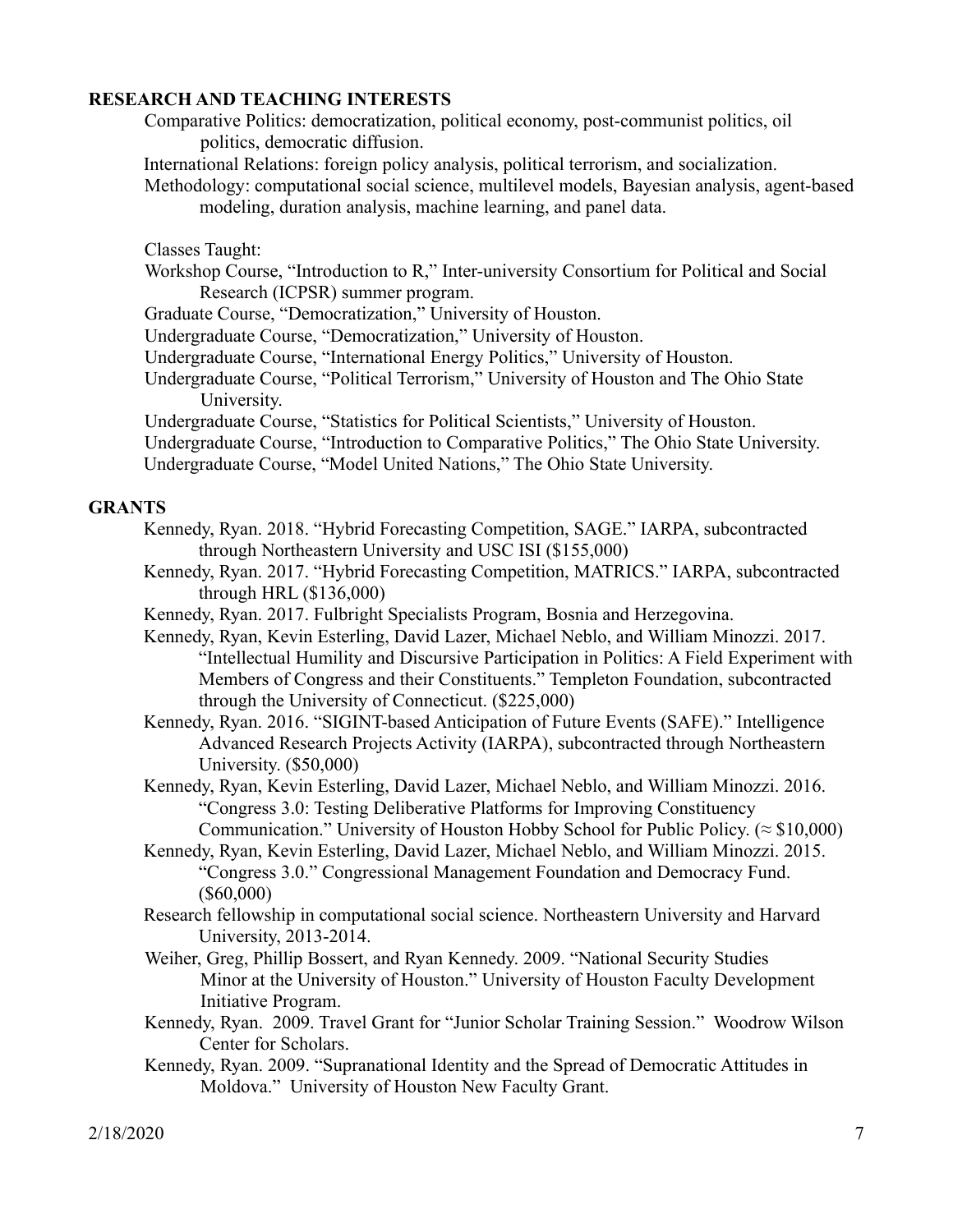Kennedy, Ryan. 2007. "Supranational Identity, Political Attitudes, and Participation: The Case of Moldova." The Ohio State University SBS Summer Research Grant.

- Kennedy, Ryan. 2007. "On the Clock: Event History Modeling in the Study of Comparative Politics." National Science Foundation Travel Grant for the American Political Science Association Summer Methods Meeting.
- Kennedy, Ryan. 2005-2006. "Explaining Competitive Politics in Moldova." Fulbright Research Fellowship in Moldova.
- Kennedy, Ryan. 2005. "Oil and Authoritarian Politics in Kazakhstan." The Ohio State University Office of International Affairs Travel Grant.
- Kennedy, Ryan. 2005. "Oil and Authoritarian Politics in Kazakhstan." The Ohio State University AGGRS Research Grant.
- Foreign Language and Area Studies (FLAS) Grant. 2003. Summer Study of Polish Language and Culture at the Jagiellonian University in Krakow, Poland.

## **HONORS**

University of Houston

Ross M. Lence Teaching Excellence Award, 2013.

Heinz I. Eulau Award for best article published in the *American Political Science Review* in 2010.

The Ohio State University

- F.E. Peacock Award for best paper presented by a graduate student at the International Studies Association – Midwest conference, 2003.
- F.E. Peacock Award for best paper presented by a graduate student at the International Studies Association – Midwest conference, 2001.

Distinguished University Fellowship, 2001-2006.

Program for Excellence in Graduate Studies Grant, 2001-2006.

#### Truman State University

Phi Beta Kappa (academic honorary), 2001.

Outstanding Student in Political Science, 2001.

National Champion, National Parliamentary Debate Association, 2000.

Secretary, Truman State University Student Senate, 1999-2000.

Phi Kappa Phi (academic honorary), 1999.

Omicron Delta Kappa (leadership honorary), 1999.

Pi Kappa Delta (speech and debate honorary), 1997.

Truman Leadership Award, 1997-2001.

Institute of Youth

Outstanding Student in Russian Studies, 2000.

# **SERVICE AND ACTIVITIES**

# Discipline

Associate Editor, *Research & Politics*, 2019-present.

Section Chair, Comparative Politics, Southwest Political Science Association, 2016. Section Chair, International Security Section, Midwest Political Science Association, 2014. Executive Officer, International Studies Association – Midwest, 2002-2003, 2012-2014. Simulation Director, Historic Security Council, American Model United Nations, 2002- 2004.